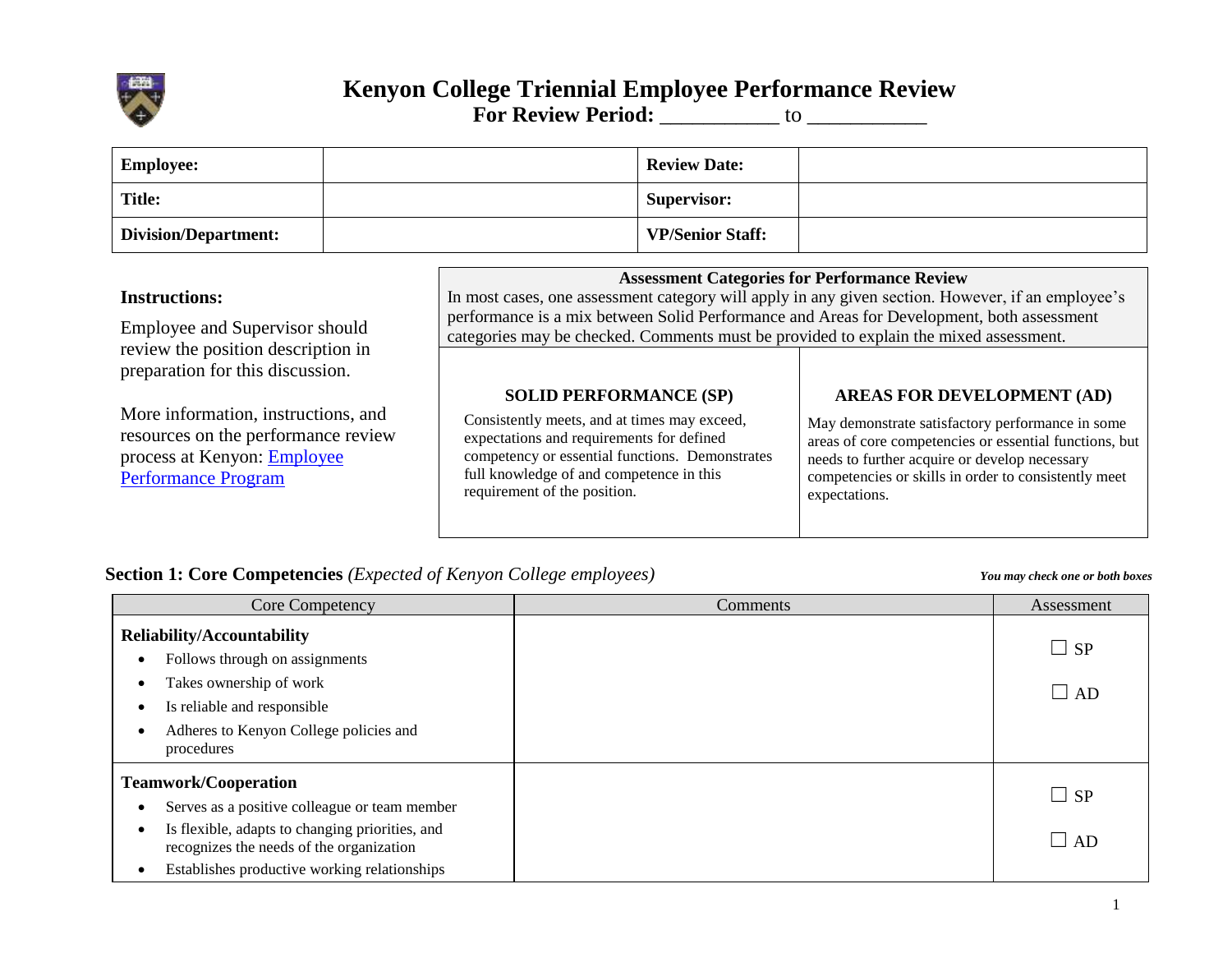### **Section 1: Core Competencies (continued)** *You may check one or both boxes*

| Core Competency                                                                                    | Comments | Assessment                  |
|----------------------------------------------------------------------------------------------------|----------|-----------------------------|
| Communication                                                                                      |          |                             |
| Speaks and/or writes effectively, listens, and<br>clarifies information when necessary             |          | $\Box$<br><b>SP</b>         |
| Employs the appropriate tone and gives appropriate<br>$\bullet$<br>content for designated audience |          | $\Box$ AD                   |
| Service/Civility/Inclusion                                                                         |          |                             |
| Treats all with respect, courtesy, and dignity<br>$\bullet$                                        |          | <b>SP</b><br>$\blacksquare$ |
| Strives to achieve service standards                                                               |          | $\square$ AD                |
| Embraces Kenyon's commitment to maintain a<br>$\bullet$<br>diverse and inclusive workplace         |          |                             |
| <b>Leadership</b> (Some may apply only to supervisors)                                             |          |                             |
| Provides positive leadership, support, and<br>$\bullet$<br>direction                               |          |                             |
| Promotes understanding of the College mission<br>٠                                                 |          | $\Box$<br><b>SP</b>         |
| Interacts with humor, humility and empathy<br>٠                                                    |          | $\Box$ AD                   |
| Plans, controls, and delegates effectively                                                         |          |                             |
| Motivates others to perform at the highest level                                                   |          |                             |
| Communicates in a transparent, straightforward way<br>$\bullet$                                    |          |                             |
| <b>Supervising Performance of</b><br><b>Others</b> (for supervisors only)                          |          |                             |
| Provides timely, constructive and balanced<br>$\bullet$<br>feedback                                |          | <b>SP</b><br>$\Box$         |
| Holds employees accountable<br>$\bullet$                                                           |          |                             |
| Completes check-in conversations and triennial<br>٠<br>reviews honestly and fairly                 |          | $\square$ AD                |
| Attends to conflict quickly and equitably<br>٠                                                     |          | $\Box$ N/A                  |
| Provides effective coaching and mentoring<br>$\bullet$                                             |          |                             |
| Identifies training and development opportunities<br>$\bullet$                                     |          |                             |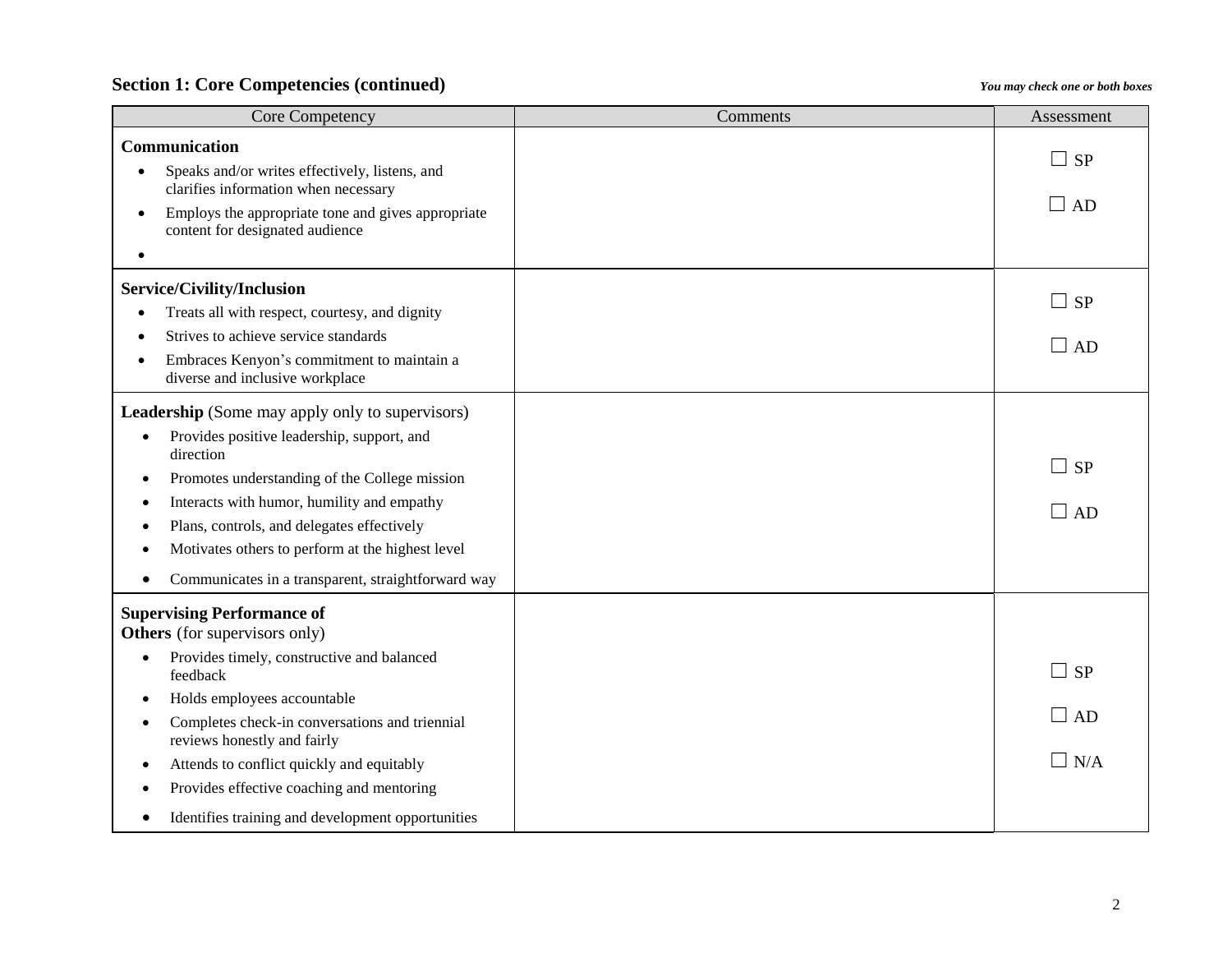#### **Section 2: Position-Specific Essential Functions**

Assess the top 3-5 essential functions for the position. Essential Functions are typically drawn from the position description. Additional narrative may be provided to assess other functions as listed in the position description.

| Position-Specific Essential Functions | Comments | Assessment |
|---------------------------------------|----------|------------|
| 1.                                    |          | $\Box$ sp  |
|                                       |          | $\Box$ AD  |
| 2.                                    |          | $\Box$ sp  |
|                                       |          | $\Box$ AD  |
| 3.                                    |          | $\Box$ sp  |
|                                       |          | $\Box$ AD  |
| 4.                                    |          | $\Box$ sp  |
|                                       |          | $\Box$ AD  |
| 5.                                    |          | $\Box$ sp  |
|                                       |          | $\Box$ AD  |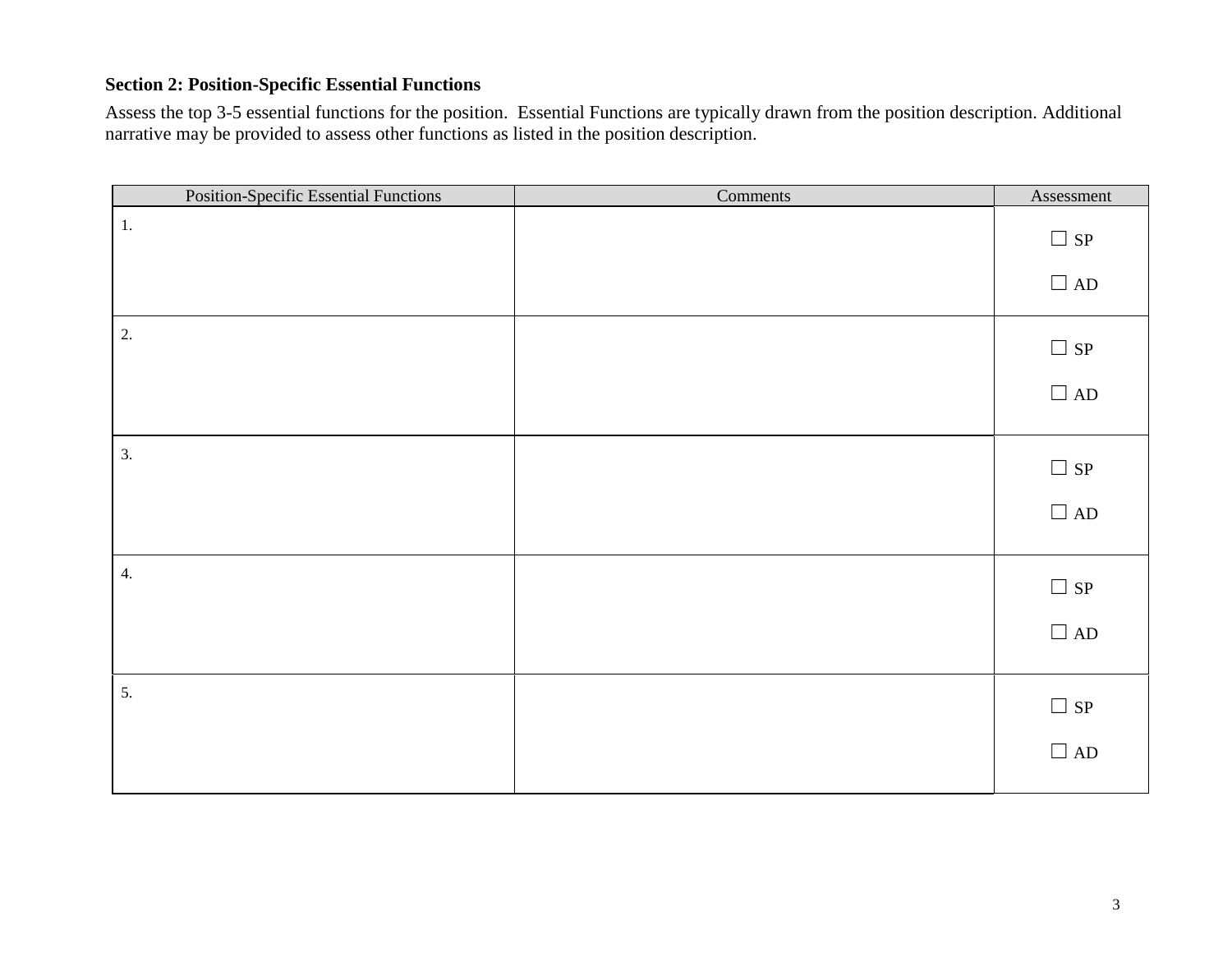#### **Section 3: Specific Accomplishments/Goals/Professional Development/Overall Comments**

Note the employee's progress on any goals identified in check-in conversations, and/or note other accomplishments achieved. Explain whether any goals were modified due to departmental operations or changed priorities. Offer suggestions for professional development. Provide narrative on overall performance review.

#### **Section 4: Employee Comments**

Employee may include comments in the space below, and/or may attach comments in a separate document. This section may also be used for Employee to provide professional development plans and list future goals.